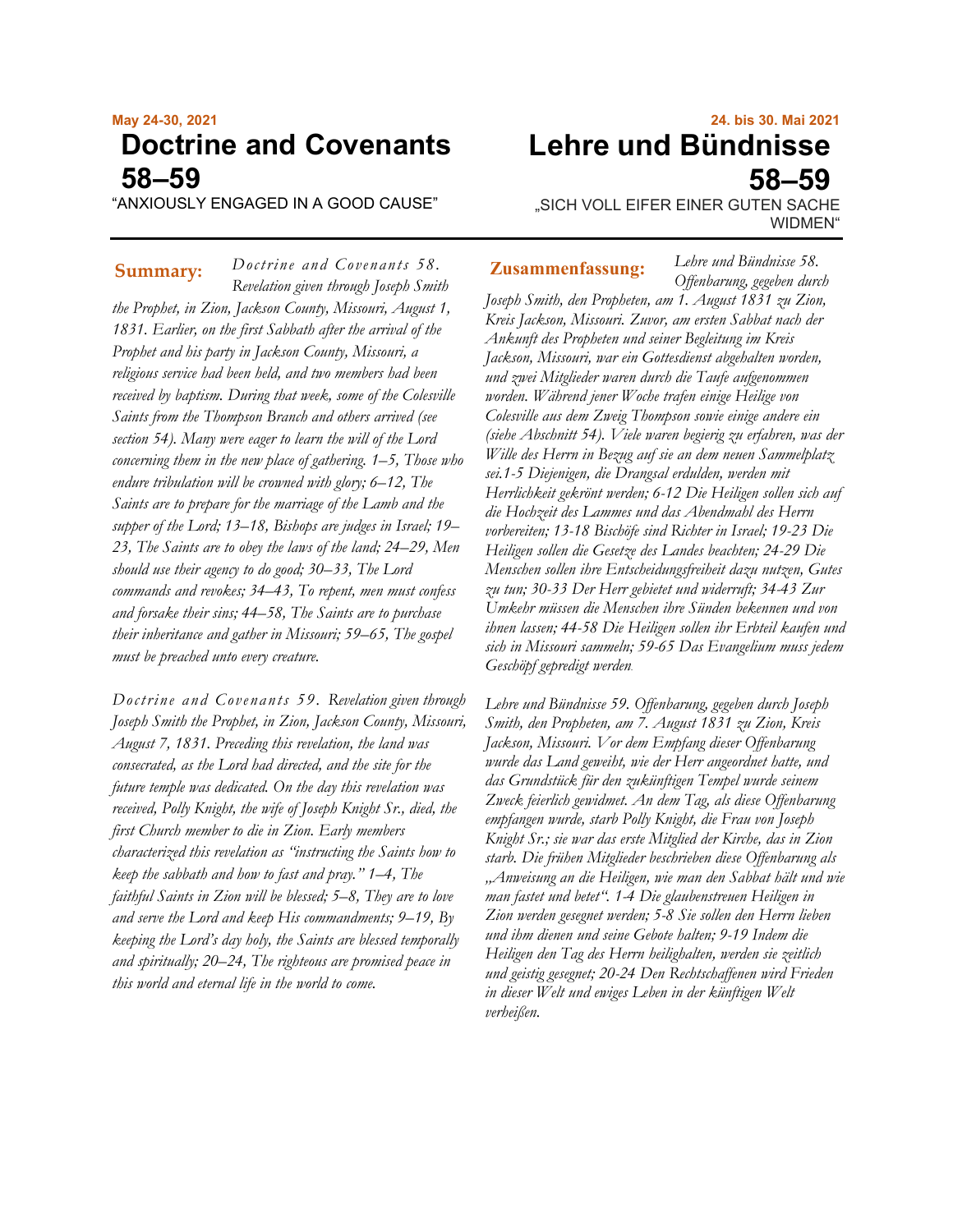**Supplemental Supplemental Jewish and Jewish and Holy Land Holy Land Insights Insights**

## **How do I view the the term Judges in Israel?**

The information about the Old Testament

Judges of Israel may, at best, be incomplete. Their positions are generally considered local and did not seem to be responsible to or for the entire nation of Israel. Jewish sources identify them more often as local military leaders who were God inspired. "These Judges were not judges in the legal sense, but heroes upon whom "rested the spirit of God" and who led single tribes or groups of tribes in military campaigns to free Israel from periodic foreign oppression. The rule of each judge was temporary and in no case did these leaders receive the allegiance of all the tribes. Only in the case of Deborah is there any hint of a judicial function among the activities of a Judgesavior." **(Encyclopedia Judaica Jr.)** The most famous story of Deborah is the conquering of the Canaanites. *Barak* ('lightning' in Hebrew), the military leader of Israel, was hesitant to follow her prophetic instruction to engage the enemy. He acquiesced after she agreed to accompany him. (There may have been fewer wars if presidents and prime ministers had accompanied their young soldiers to battle).

#### **How has democracy played a role in ancient Israel?**

"From the political point of view, the people of Israel have more often been ruled by monarchies than by democratic forms of government. The Book of Deuteronomy makes provision for the people of Israel to have a king, but insists that the king must rule by law and "that his heart be not lifted up above his brethren." In biblical times, the Israelites believed that their government had to derive from God. Thus, when Moses accepted the advice of his father-in-law Jethro to appoint leaders, he first obtained

## **Ergänzende Jüdische und Heilige Land Einsichte**

**Wie sehe ich den Begriff Richter in Israel?** Die Informationen über die alttestamentlichen Richter Israels können bestenfalls

unvollständig sein. Ihre Positionen gelten im Allgemeinen als lokal und schienen weder für noch für die gesamte Nation Israel verantwortlich zu sein. Jüdische Quellen identifizieren sie häufiger als lokale Militärführer, die von Gott inspiriert wurden. Diese Richter waren keine Richter im rechtlichen Sinne, sondern Helden, "auf denen der Geist Gottes ruhte" und die einzelne Stämme oder Gruppen von Stämmen in militärischen Kampagnen anführten, um Israel von periodischer Unterdrückung durch das Ausland zu befreien. Die Herrschaft jedes Richters war vorübergehend und in keinem Fall erhielten diese Führer die Treue aller Stämme. Nur im Fall von Deborah gibt es einen Hinweis auf eine richterliche Funktion unter den Aktivitäten eines Retterrichters." **(Enzyklopädie Judaica Jr.)** Die berühmteste Geschichte von Deborah ist die Eroberung der Kanaaniter. Barak (auf Hebräisch "Blitz"), die militärische Führerin Israels, zögerte, ihrer prophetischen Anweisung zu folgen, den Feind anzugreifen. Er gab nach, nachdem sie zugestimmt hatte, ihn zu begleiten. (Es hätte möglicherweise weniger Kriege gegeben, wenn Präsidenten und Premierminister ihre jungen Soldaten in die Schlacht begleitet hätten).

#### **Wie hat die Demokratie im alten Israel eine Rolle gespielt?**

"Aus politischer Sicht wurde das Volk Israel häufiger von Monarchien als von demokratischen Regierungsformen regiert. Das Buch Deuteronomium sieht vor, dass das Volk Israel einen König hat, besteht jedoch darauf, dass der König gesetzlich regieren muss und "dass sein Herz nicht über seine Brüder erhoben wird". In biblischen Zeiten glaubten die Israeliten, dass ihre Regierung von Gott abstammen musste. Als Mose den Rat seines Schwiegervaters Jethro annahm, Führer zu ernennen, erhielt er zuerst Gottes Erlaubnis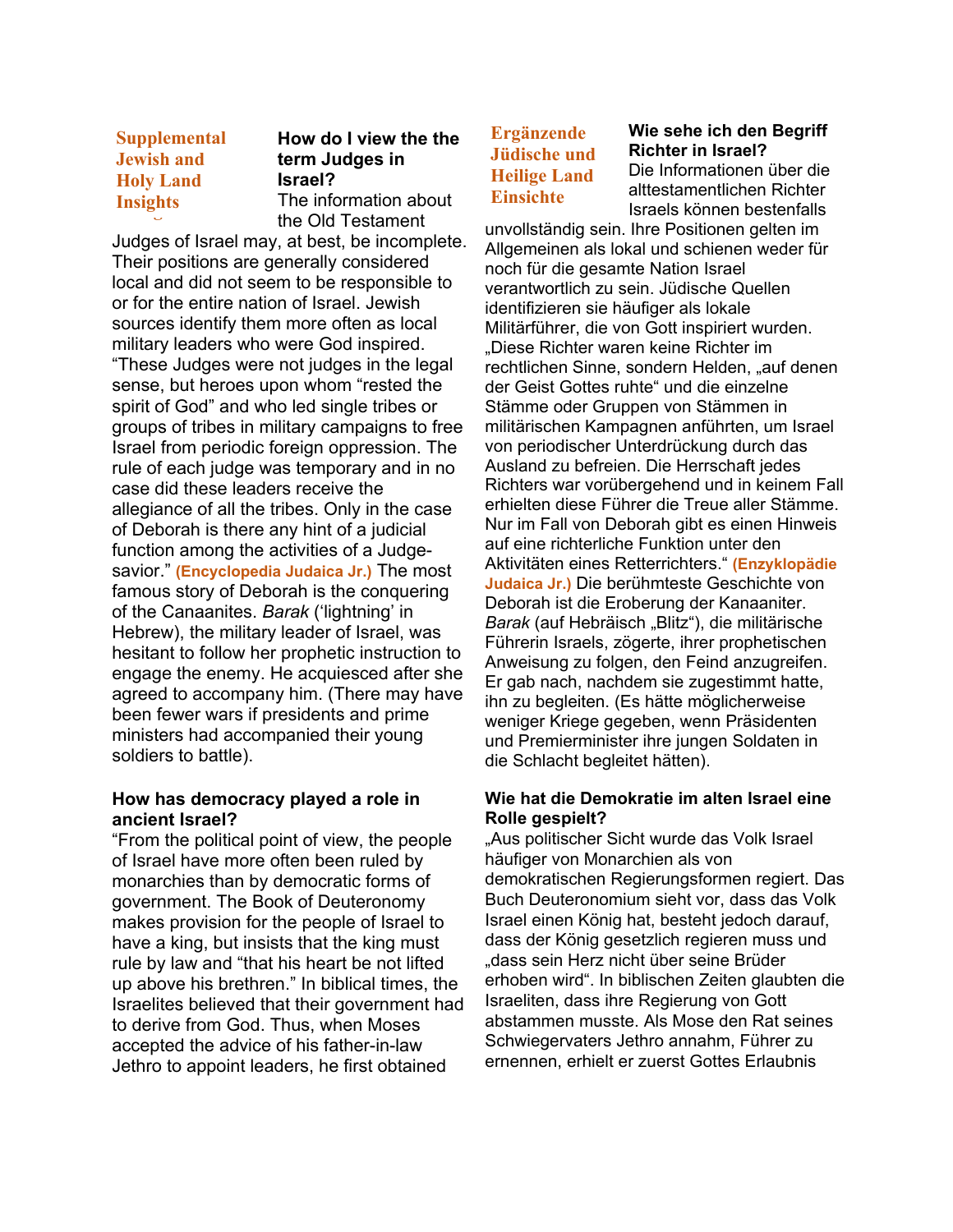God's permission and then, with God's authority, appointed judges. Later, the people rejected the advice of the prophet Samuel and insisted on having a king --- this led to the reign of Saul, followed by that of David. In spite of this, Jewish law still states that decisions are to be made and conflicts to be resolved according to the principle of majority rule." ". . . the Great Sanhedrin was the name of the unique court consisting of . . . judges which sat in a special part of the Temple in Jerusalem. These judges had to know a great many languages in order to understand the witnesses and the litigants without an interpreter (who might change ever so slightly the original statement). They never saw the litigants or the accused, in case their judgment might be influenced by their appearance. **(Encyclopedia Judaica Jr.)** The judgement is always made through a curtain.

#### **How is judgment to be carried out?**

"Judaism demands of its judges an identical balance, and the principle of mercy thus assumes extreme importance in the administration of Jewish law. The prophet **Zechariah (7:9)** put it: ". . . execute the judgment and show mercy and compassion every man to his brother." "Mercy and forgiveness, says the Talmud, are distinguishing characteristics of Abraham and his seed, and these characteristics motivated God to choose Israel as His people." "Throughout the numerous persecutions and oppressions which the Jews suffered, the Jewish attitude toward Christianity was molded. The Jews viewed Christianity as the contradiction between the high ideals it preached (love, mercy and "turning the other cheek") and the violent anti-Semitism and discrimination it practiced." "The prophets cried out against hypocrisy and social injustice, "What does the Lord require of thee: only to do justice

und ernannte dann mit Gottes Autorität Richter. Später lehnte das Volk den Rat des Propheten Samuel ab und bestand darauf, einen König zu haben - dies führte zur Regierung von Saul, gefolgt von David. Trotzdem sieht das jüdische Gesetz immer noch vor, dass Entscheidungen getroffen und Konflikte nach dem Prinzip der Mehrheitsregel gelöst werden müssen." "Der Große Sanhedrin war der Name des einzigartigen Hofes bestehend aus . . . Richter, die in einem besonderen Teil des Tempels in Jerusalem saßen. Diese Richter mussten sehr viele Sprachen beherrschen, um die Zeugen und die Prozessparteien ohne Dolmetscher zu verstehen (die sich ändern könnten - ganz geringfügig die ursprüngliche Aussage). Sie haben weder die Prozessparteien noch die Angeklagten gesehen, falls ihr Urteil durch ihr Aussehen beeinflusst werden könnte. **(Enzyklopädie Judaica Jr.)** Das Urteil wird immer durch einen Vorhang gefällt.

#### **Wie ist das Urteil zu fällen?**

"Das Judentum fordert von seinen Richtern das gleiche Gleichgewicht, und das Prinzip der Barmherzigkeit gewinnt daher bei der Verwaltung des jüdischen Rechts von äußerster Bedeutung. Der Prophet **Sacharja (7: 9)** drückte es so aus: " . . . führe das Gericht aus und zeige seinem Bruder jedem Menschen Barmherzigkeit und Mitgefühl." "Barmherzigkeit und Vergebung, sagt der Talmud, sind charakteristische Merkmale Abrahams und seines Samens, und diese Eigenschaften motivierten Gott, Israel als sein Volk zu wählen." "Während der zahlreichen Verfolgungen und Unterdrückungen, unter denen die Juden litten, wurde die jüdische Haltung gegenüber dem Christentum geprägt. Die Juden betrachteten das Christentum als den Widerspruch zwischen den hohen Idealen, die es predigte (Liebe, Barmherzigkeit und "die andere Wange drehen") und dem gewalttätigen Anti-Christentum. Semitismus und Diskriminierung, die es praktizierte." "Die Propheten schrien gegen Heuchelei und soziale Ungerechtigkeit:" "Was verlangt der Herr von dir: nur um Gerechtigkeit zu üben und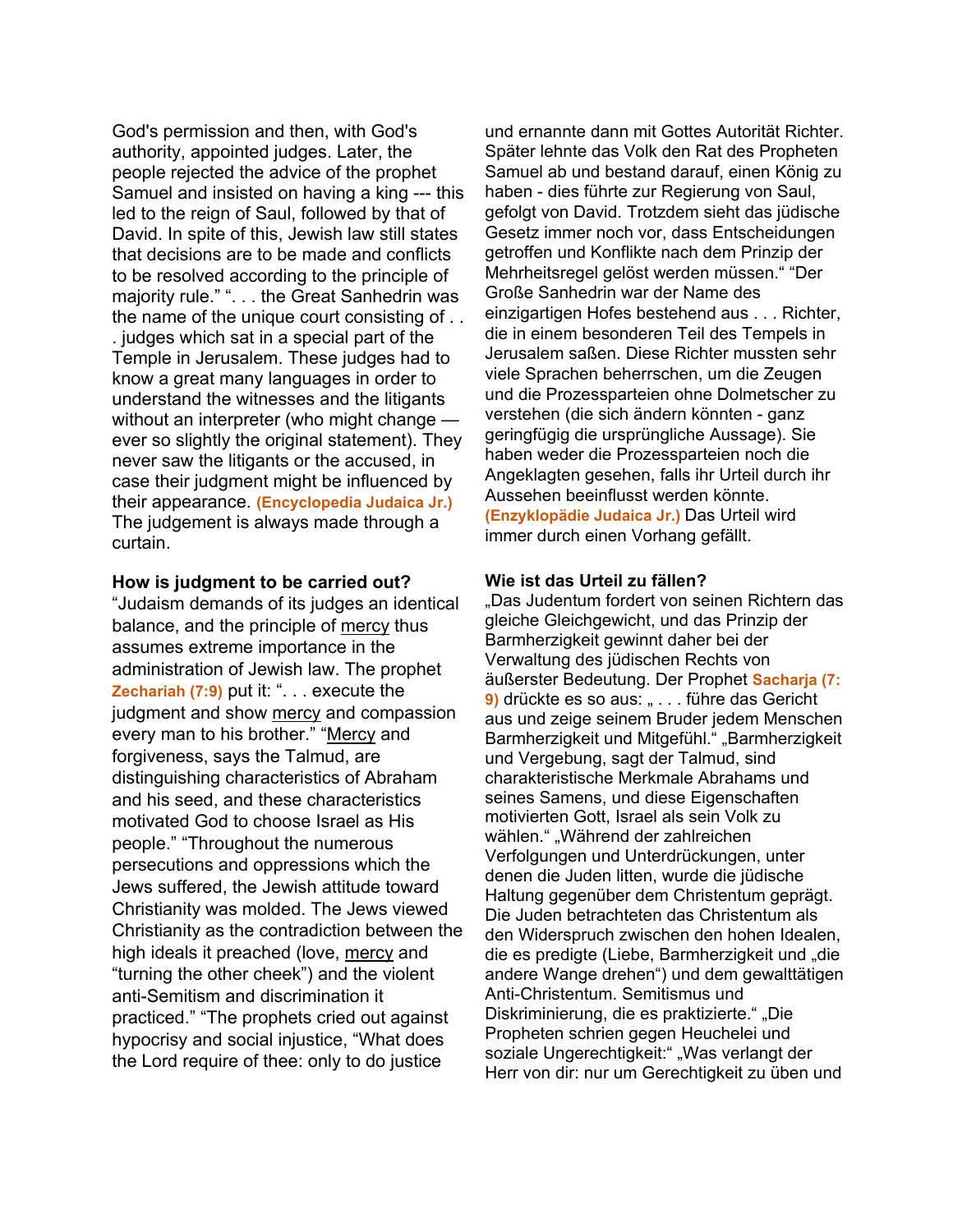and to love mercy and to walk humbly with thy God" **(Micah 6:8)**. This is one of many passages which sum up the ethical principles which are at the heart of Jewish religion and which have influenced later religions." **(Encyclopedia Judaica Jr.)**

#### **How significant is it to obey the laws of the land?**

A previous Gospel Doctrine discussion in this series compares the modern Jewish concept that the Law of Moses is for the Jews and the Law of Noah (Noachide Laws) are for the Gentiles. The Apostle Paul explains the proper perception of the same law for everyone as he spoke to King Agrippa at Caesarea. "Having therefore obtained help of God, I continue unto this day, witnessing both to small and great, saying none other things than those which the prophets and Moses did say should come: That Christ should suffer, and that he should be the first that should rise from the dead, and should show light unto the people, and to the Gentiles." **(Acts 26:22-23)** "At this time gentiles were either natives living in Erez Israel or travelers passing through it. Resident gentiles were protected by traditional hospitality and by contractual agreements made between Israel and the neighboring states. Native gentiles were expected to be loyal to Israel's civil laws in return for protection, but were generally in a humbler position than the Israelite population." "The gentile was not obliged to acknowledge God, but was at least obliged to abandon the worship of false gods. Unlike Jews, Noachides were not required to suffer martyrdom rather than break the law against idolatry; they were, however, required to choose martyrdom rather than shed human blood. In some instances gentiles were also required to observe Sabbath and the festivals, and to fast on the Day of Atonement. Social differences remained,

Barmherzigkeit zu lieben und demütig mit deinem Gott zu leben" **(Micha 6: 8)**. Dies ist eine von vielen Stellen, die Fassen Sie die ethischen Grundsätze zusammen, die im Zentrum der jüdischen Religion stehen und die spätere Religionen beeinflusst haben." **(Enzyklopädie Judaica Jr.)**

#### **Wie wichtig ist es, den Gesetzen des Landes zu gehorchen?**

Eine frühere Diskussion über die Evangeliumslehre in dieser Reihe vergleicht das moderne jüdische Konzept, dass das Gesetz Moses für die Juden und das Gesetz Noahs (Noachide-Gesetze) für die Heiden gilt. Der Apostel Paulus erklärt die richtige Wahrnehmung des gleichen Gesetzes für alle, als er mit König Agrippa in Cäsarea sprach. "Nachdem ich daher die Hilfe Gottes erhalten habe, mache ich bis heute Zeugnis von Klein und Groß und sage nichts anderes als die, die die Propheten und Mose gesagt haben: Dass Christus leiden sollte und dass er der Erste sein sollte sollte von den Toten auferstehen und dem Volk und den Heiden Licht zeigen." **(Apostelgeschichte 26: 22-23)** "Zu dieser Zeit waren Nichtjuden entweder Eingeborene, die in Erez Israel lebten, oder Reisende, die durch Erez Israel gingen. Inländische Nichtjuden wurden durch traditionelle Gastfreundschaft und durch vertragliche Vereinbarungen zwischen Israel und den Nachbarstaaten geschützt. Von einheimischen Nichtjuden wurde erwartet, dass sie als Gegenleistung für den Schutz den israelischen Zivilgesetzen treu bleiben, aber sie waren im Allgemeinen in einer bescheideneren Position als die israelitische Bevölkerung." "Der Nichtjude war nicht verpflichtet, Gott anzuerkennen, sondern zumindest die Anbetung falscher Götter aufzugeben. Im Gegensatz zu Juden mussten Noachides kein Martyrium erleiden, anstatt das Gesetz gegen den Götzendienst zu brechen. Sie mussten sich jedoch für das Martyrium entscheiden, anstatt menschliches Blut zu vergießen. In einigen Fällen mussten Nichtjuden auch den Sabbat und die Feste einhalten und am Versöhnungstag fasten. Trotzdem blieben soziale Unterschiede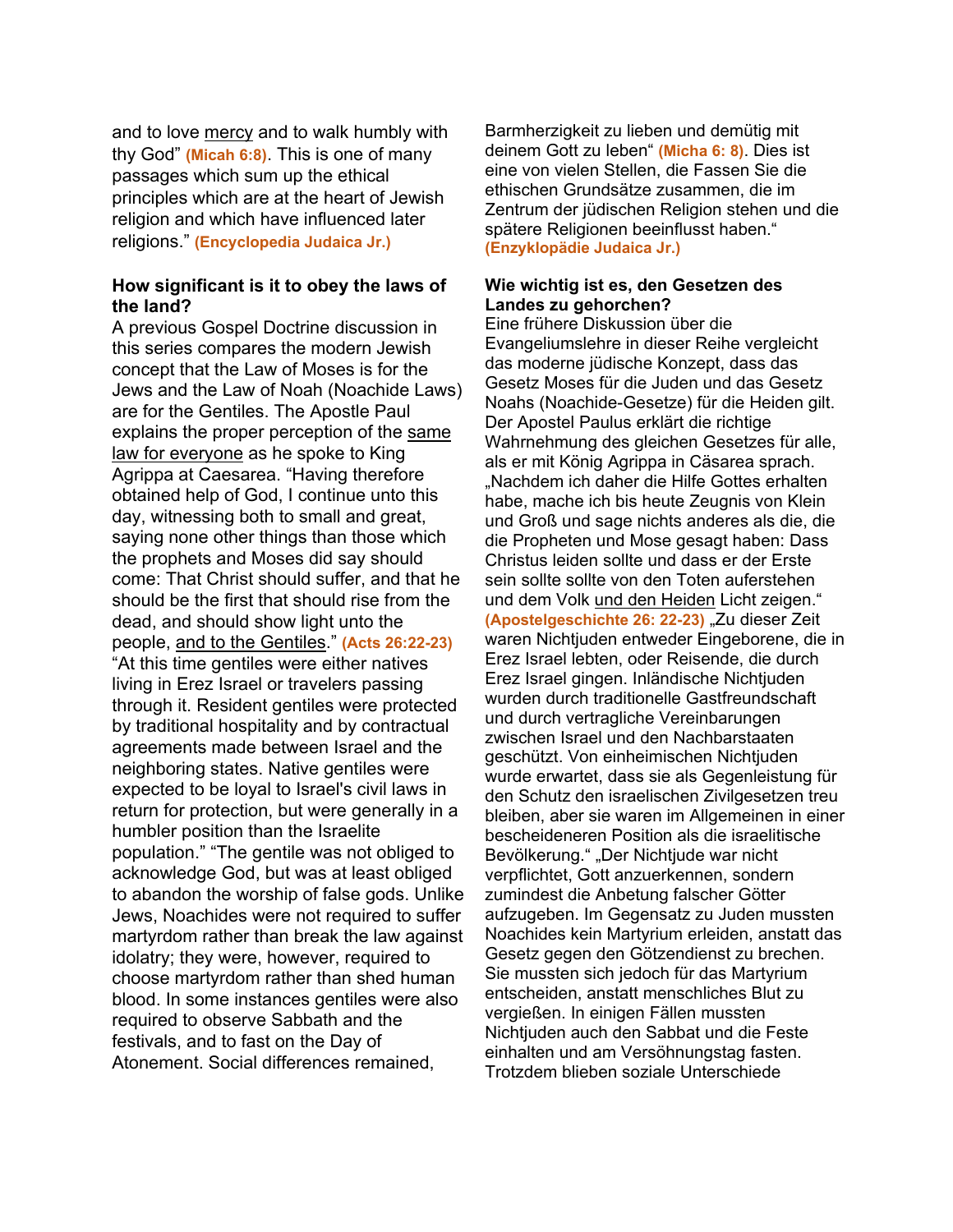nonetheless . . ." "During the latter part of the Second Temple period (from the second century B.C.E.) the prohibition against Jews marrying gentiles, limited originally to the seven Canaanite nations --- Hittites, Girgashites, Amorites, Canaanites, Perizzites, Hivites, and Jebusites ("neither shalt thou make marriages with them" **Deuteronomy 7:3**) --- was extended to include all gentiles, who might lure Jews away from the true God. In order to prevent the possibility of intermarriage the rabbis enacted a series of laws intended to limit social contact between Jew and non-Jew. These included a strict prohibition on the use of gentile wine, originally limited to that used in idolatrous libations, but later extended to cover all non-Jewish produced wine." **(Encyclopedia Judaica Jr.)**

#### **What does God prefer, kingship or a system of judges?**

"From the political point of view, the people of Israel have more often been ruled by monarchies than by democratic forms of government. The Book of Deuteronomy makes provision for the people of Israel to have a king, but insists that the king must rule by law and "that his heart be not lifted up above his brethren." In biblical times, the Israelites believed that their government had to derive from God. Thus, when Moses accepted the advice of his father-in-law Jethro to appoint leaders, he first obtained God's permission and then, with God's authority, appointed judges. Later, the people rejected the advice of the prophet Samuel and insisted on having a king --- this led to the reign of Saul, followed by that of David. In spite of this, Jewish law still states that decisions are to be made and conflicts to be resolved according to the principle of majority rule. "In biblical times in the ancient Near East, the monarch was accepted as the sole ruler, with complete authority over his subjects. The status of kings varied from

bestehen." "In der zweiten Hälfte der Zeit des Zweiten Tempels (ab dem 2. Jahrhundert v. Chr.) Beschränkte sich das Verbot der Heirat von Juden auf die sieben kanaanitischen Nationen - Hethiter, Girgaschiter, Amoriter, Kanaaniter, Perizziter, Hiviter und Jebusiter ("Du sollst auch keine Ehen mit ihnen schließen." **5.Mose 7: 3)** --- wurde auf alle Nichtjuden ausgedehnt, die Juden vom wahren Gott weglocken könnten. Um die Möglichkeit einer Mischehe zu verhindern, erließen die Rabbiner eine Reihe von Gesetzen, um den sozialen Kontakt zwischen Juden und Nichtjuden einzuschränken. Dazu gehörte ein striktes Verbot der Verwendung von nichtjüdischem Wein, das ursprünglich auf das in Götzendienern verwendete beschränkt war, später jedoch auf alle nichtjüdisch produzierten Weine ausgedehnt wurde." **(Enzyklopädie Judaica Jr.)**

#### **Was bevorzugt Gott, Königtum oder ein Richtersystem?**

"Aus politischer Sicht wurde das Volk Israel häufiger von Monarchien als von demokratischen Regierungsformen regiert. Das Buch Deuteronomium sieht vor, dass das Volk Israel einen König hat, besteht jedoch darauf, dass der König gesetzlich regieren muss und "dass sein Herz nicht über seine Brüder erhoben wird." In biblischen Zeiten glaubten die Israeliten, dass ihre Regierung von Gott abstammen musste. Als Mose den Rat seines Schwiegervaters Jethro annahm, Führer zu ernennen, erhielt er zuerst Gottes Erlaubnis und ernannte dann mit Gottes Autorität Richter. Später lehnte das Volk den Rat des Propheten Samuel ab und bestand darauf, einen König zu haben - dies führte zur Regierung von Saul, gefolgt von der David. Trotzdem sieht das jüdische Gesetz immer noch vor, dass Entscheidungen getroffen und Konflikte nach dem Prinzip der Mehrheitsregel gelöst werden müssen." "In biblischen Zeiten im alten Nahen Osten wurde der Monarch als alleiniger Herrscher mit vollständiger Autorität über seine Untertanen akzeptiert. Der Status der Könige war von Kaiser zu Vasall unterschiedlich, da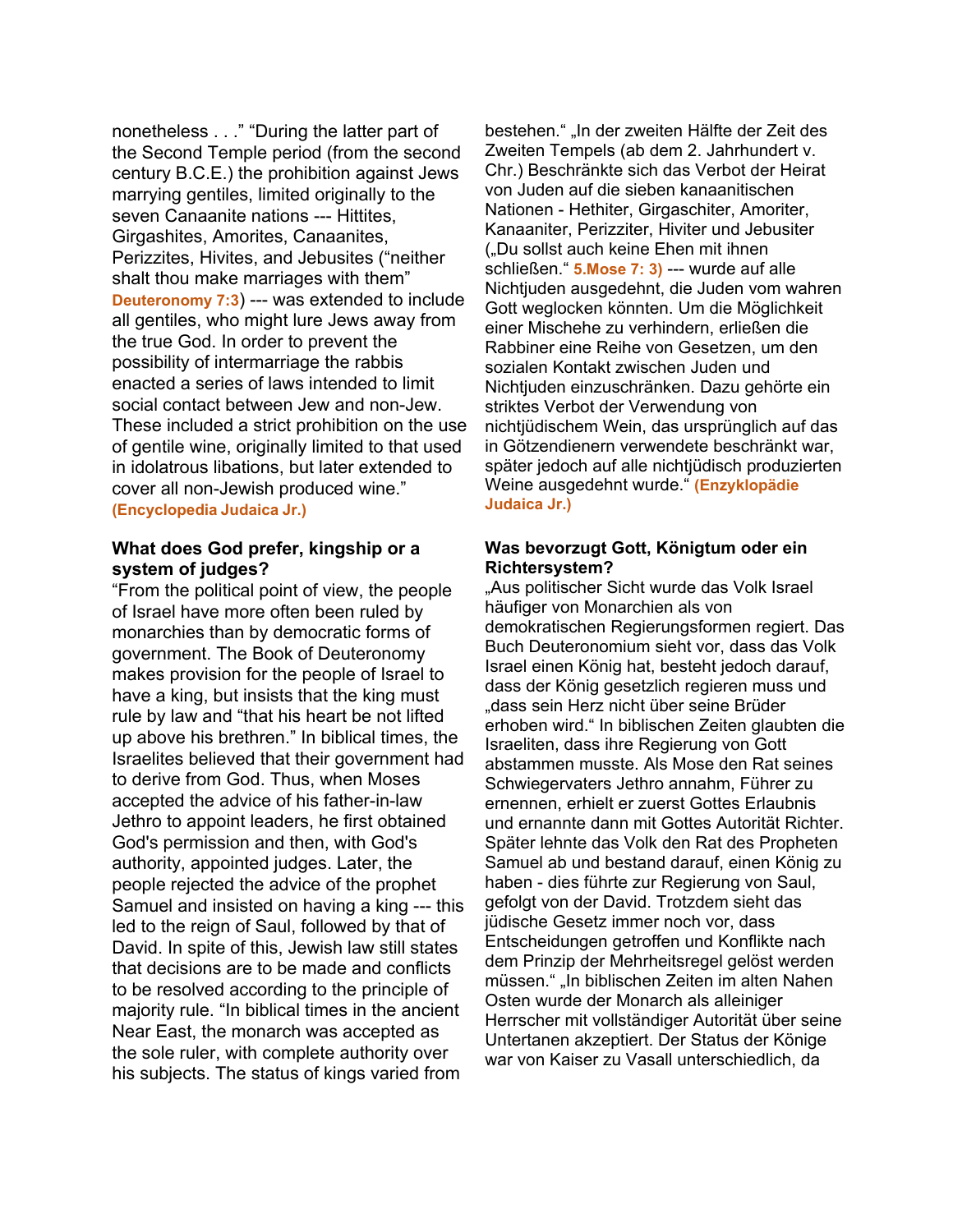emperor to vassal as the kingdoms varied in size from a tribe like Midian to a vast empire such as Egypt. But the idea common to all was that the direct relationship between the king and the deity was part of the natural order." "The primary feature of the coronation was the anointing of the king's head with oil by a priest or prophet, the sign of the divine covenant --- that is, he had been chosen as God's anointed." **(Encyclopedia Judaica Jr.)**

#### **What biblical examples show the importance of obeying the laws of the land?**

The prophet Elisha healed Naaman the Syrian. A faithful young woman, probably serving in Naaman's household, was a believer and prompted the "occupying" Syrian officer to come to the prophet to be blessed. Elisha sent a message to do something simple - bath in the Jordan River. When Naaman finally "swallowed his pride," he was blessed! Imagine - the "enemy" was blessed! Elisha's continued theme was that he was a servant of God, even refusing payment from Syria's highest-ranking officer in the Land of Israel at that time. The anomaly is that the children of Israel strongly objected to the Syrian "occupying" forces. The prophet was probably teaching the same principle that Jesus taught and that has been revealed again in our day: "Then saith he unto them, Render unto Caesar the things that are Caesar's; and unto God the things that are God's." **(Matthew 22:21)** "We believe in being subject to kings, presidents, rulers, and magistrates, in obeying, honoring, and sustaining the law." **(Articles of Faith 11)** "But I say unto you, Love your enemies, bless them that curse you, do good to them that hate you, and pray for them which despitefully use you, and persecute you." **(Matthew 5:44)** We don't know for sure if that even resulted in the conversion of Naaman and it does not

die Königreiche unterschiedlich groß waren, von einem Stamm wie Midian bis zu einem riesigen Reich wie Ägypten. Allen gemeinsam war jedoch die Idee, dass die direkte Beziehung zwischen dem König und der Gottheit Teil der natürlichen Ordnung war." "Das Hauptmerkmal der Krönung war die Salbung des Hauptes des Königs mit Öl durch einen Priester oder Propheten, das Zeichen des göttlichen Bundes - das heißt, er war als Gottes Gesalbter auserwählt worden." **(Enzyklopädie Judaica Jr.)**

#### **Welche biblischen Beispiele zeigen, wie wichtig es ist, die Gesetze des Landes zu befolgen?**

Der Prophet Elisa heilte Naaman den Syrer. Eine treue junge Frau, die wahrscheinlich in Naamans Haushalt diente, war eine Gläubige und veranlasste den "besetzenden" syrischen Offizier, zum Propheten zu kommen, um gesegnet zu werden. Elisha schickte eine Nachricht, um etwas Einfaches zu tun - ein Bad im Jordan. Als Naaman endlich "seinen Stolz schluckte", wurde er gesegnet! Stellen Sie sich vor - der "Feind" wurde gesegnet! Elishas fortgeführtes Thema war, dass er ein Diener Gottes war und sogar die Zahlung von Syriens höchstem Offizier im Land Israel zu dieser Zeit ablehnte. Die Anomalie ist, dass die Kinder Israels stark gegen die syrischen Besatzungsmächte protestierten. Der Prophet lehrte wahrscheinlich das gleiche Prinzip, das Jesus lehrte und das in unserer Zeit wieder offenbart wurde: "Dann spricht er zu ihnen: Übergebe Cäsar die Dinge, die Cäsar gehören; und zu Gott die Dinge, die Gott gehören." **(Matthäus 22:21)** "Wir beanspruchen das Recht, den allmächtigen Gott zu verehren, wie es uns das eigene Gewissen gebietet, und gestehen allen Menschen das gleiche Recht zu, mögen sie verehren, wie oder wo oder was sie wollen." **(Glaubensartikel 11)** "Ich aber sage euch: Liebt eure Feinde und betet für die, die euch verfolgen." **(Matthäus 5:44)** Wir wissen nicht genau, ob dies überhaupt zur Bekehrung von Naaman geführt hat und es spielt keine Rolle.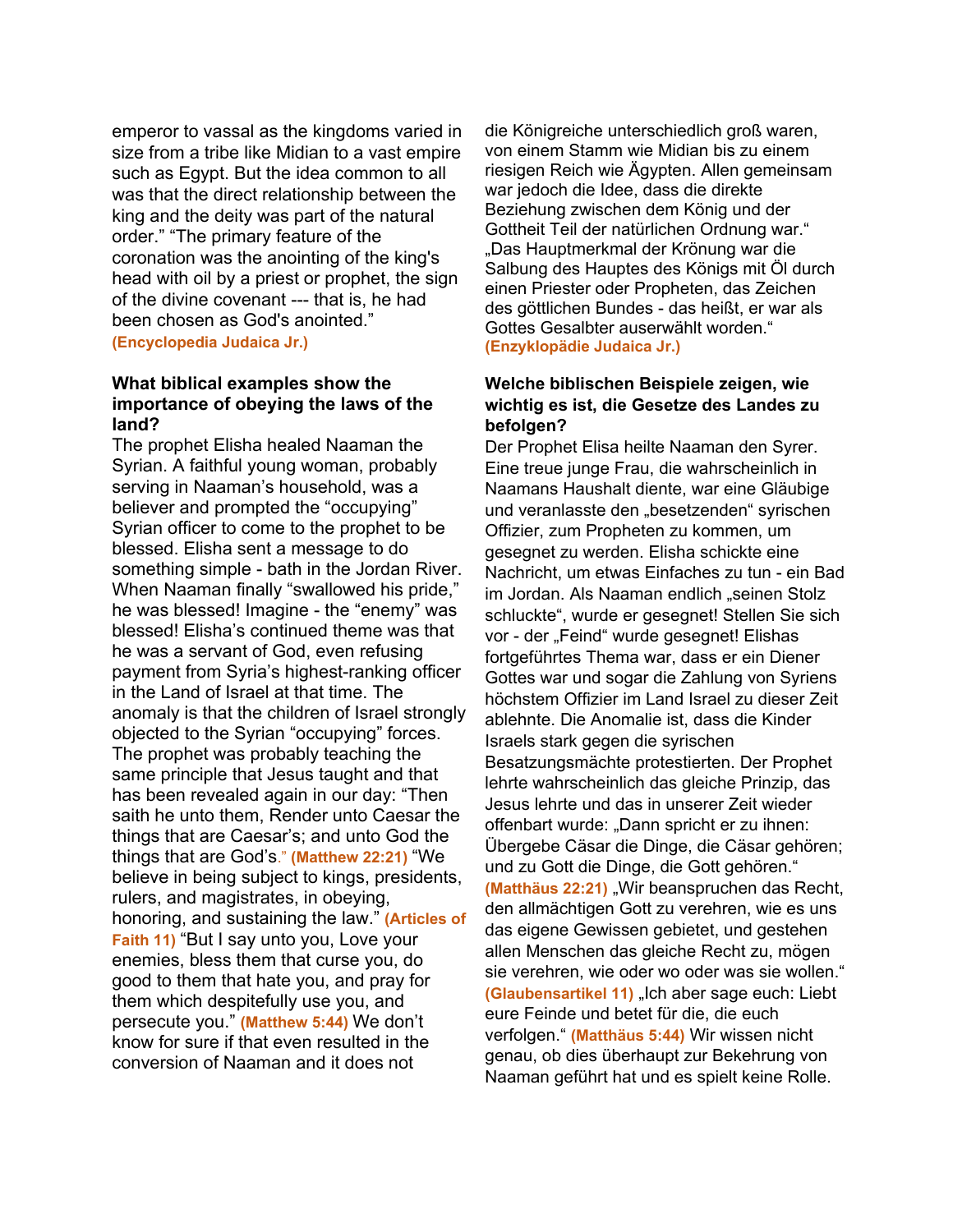matter. The blessing was unconditional on that point. The lesson for the unbelieving Israelites was repeated by the Savior as he said: "And many lepers were in Israel in the time of (Elisha) the prophet; and none of them was cleansed, saving Naaman the Syrian." **(Luke 4:27)**

#### **How can I better understand the Lord's Day?**

The prime factor of religious observance for the Jews is keeping the Sabbath day holy. They feel that Sabbath observance identifies them over all other peoples. "The Hebrew name for the Sabbath is *Shabbat*, which derives from a root meaning to cease or desist. It gets this name because the Bible tells us that on the seventh day of Creation, God "*shavat mi-kol melakhto*" *---* He "ceased" or "desisted" from all His work (i.e., of Creation). It is from this that the supreme importance of the Sabbath derives; observance of the Sabbath is an act of testimony to the fact that God created the world." **(Encyclopedia Judaica Jr.)** On the subject of blessings, it is interesting to note that in some Jewish communities it is customary for the father to bless his children on the Sabbath eve when he returns from the synagogue: "Hands are also significant in the symbolic act of bestowing a blessing. In rabbinic literature the priestly blessing is known as *nesi'at kappayim* ("raising of the hands") and is pronounced with the hands uplifted, and the fingers spread in a special formation. In fact this special formation of the hands is often engraved on the tombstones of *kohanim* (priests)." "In the same way that priests lift their hands in blessing, so parents place their hands on the heads of their children when they bless them. (For example, in the Bible, Jacob blessed his grandsons, Ephraim and Manasseh, by placing his hands on their heads.) Placing the hands on another person is symbolic not only of transferring blessing but also of passing on authority. In

Der Segen war in diesem Punkt bedingungslos. Die Lektion für die ungläubigen Israeliten wurde vom Erretter wiederholt, als er sagte: "Und viele Aussätzige gab es in Israel zur Zeit des Propheten Elischa. Aber keiner von ihnen wurde geheilt, nur der Syrer Naaman." **(Lukas 4:27)**

#### **Wie kann ich den Tag des Herrn besser verstehen?**

Der Hauptfaktor der religiösen Einhaltung für die Juden ist es, den Sabbat heilig zu halten. Sie haben das Gefühl, dass die Einhaltung des Sabbats sie gegenüber allen anderen Völkern identifiziert. "Der hebräische Name für den Sabbat ist *Schabbat*, der sich von einer Wurzel ableitet, die bedeutet, aufzuhören oder zu unterlassen. Es erhält diesen Namen, weil die Bibel uns sagt, dass Gott am siebten Tag der Schöpfung "*shavat mi-kol melakhto*" - er hat von all seinen Werken (d. H. Der Schöpfung) "aufgehört" oder "aufgehört". Daraus leitet sich die höchste Bedeutung des Sabbats ab; Die Einhaltung des Sabbats ist ein Zeugnis dafür, dass Gott die Welt geschaffen hat. " **(Enzyklopädie Judaica Jr.)** Zum Thema Segen ist es interessant festzustellen, dass es in einigen jüdischen Gemeinden üblich ist, dass der Vater seine Kinder am Sabbatabend segnet, wenn er aus der Synagoge zurückkehrt: "Hände sind auch in der symbolischer Akt der Verleihung eines Segens. In der rabbinischen Literatur ist der priesterliche Segen als *nesi'at kappayim* ("Anheben der Hände") bekannt und wird mit erhobenen Händen ausgesprochen und die Finger in einer speziellen Formation gespreizt. Tatsächlich ist diese besondere Formation der Hände oft auf den Grabsteinen von *Kohanim* (Priestern) eingraviert." "So wie Priester ihre Hände zum Segen heben, legen Eltern ihre Hände auf die Köpfe ihrer Kinder, wenn sie sie segnen. (In der Bibel zum Beispiel segnete Jakob seine Enkel Ephraim und Manasse, indem er seine Hände auf ihre Köpfe legte.) Das Auflegen der Hände auf eine andere Person ist nicht nur ein Symbol für die Übertragung von Segen, sondern auch für die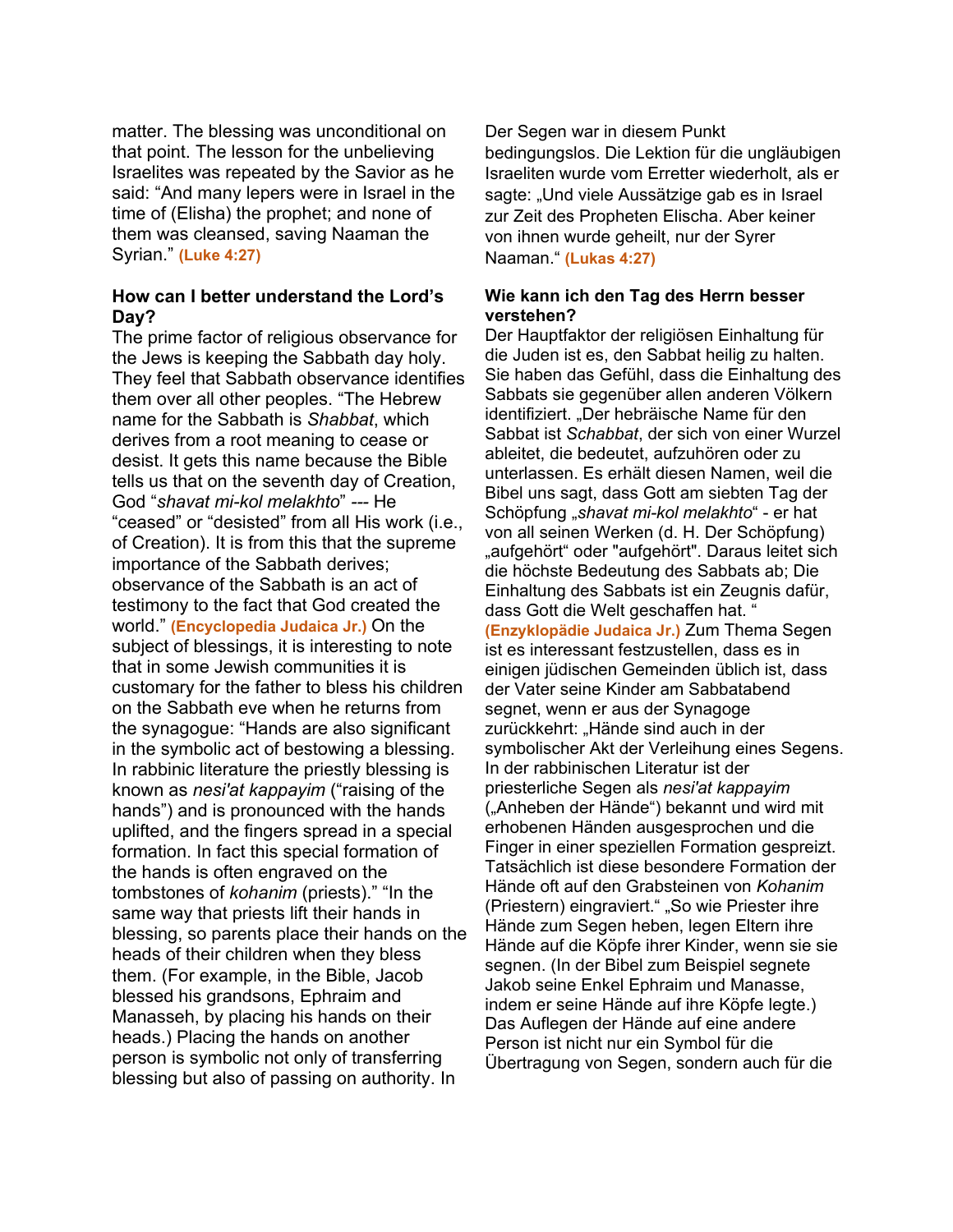talmudic times, scholars received their rabbinic ordination through the symbolic act of placing of the hands (known as *semikhah*)." **(Encyclopedia Judaica Jr.)** "Before the Resurrection of Christ, the members of the Church observed the last day of the week as the Sabbath, as did the Jews. After the Resurrection, the members of the Church, whether Jews or Gentiles, observed the first day of the week (the Lord's day) to remember the Lord's Resurrection. The Church today continues to observe one day each week as a holy sabbath day on which to worship God and rest from the labors of the world." **(Bible Dictionary, Church of Jesus Christ of Latter-day Saints)**

### **What are the seven extra sabbaths in the Old Testament?**

There are seven events, "*miqra*" (Sabbath assemblies) that do not necessarily occur on a weekly Sabbath) **[\(Lev. 23\)](https://bible.oremus.org/?passage=Leviticus%2023&version=nrsv)** that are annual Sabbaths observed by Jews. Two of the Sabbath assemblies occur in spring on the first and last day of the Feast of unleavened bread (known as Passover). A third occurs in the summer, this is the Feast of Shavuot. Another four extra Sabbaths occur in the fall in the seventh month, Feast of Trumpets (*Yom Teru'ah*) on the first day of the seventh month; the next is the Day of Atonement (*Yom Kippur*); and two more during the seven days of th Feast of Tabernacles (*Sukkot*) on the first and last day. Sometimes the word *Shabbaton* is used to refer to all seven events. The Gospel of John describes the day beginning following Jesus' death as, "That sabbath day was an high day" **(John 19:31-42).** That night began the first day of Passover week an annual *miqra*, an extra annual Sabbath. The King James Version may be the origin of naming the annual rest days as a "High Sabbath" in English. Passover is to remember "rising" quickly and being delivered from Egyptian

Weitergabe von Autorität. In talmudischen Zeiten erhielten die Gelehrten ihre rabbinische Ordination durch den symbolischen Akt des Platzierens der Hände (bekannt als Semikhah)." **(Enzyklopädie Judaica Jr.)** "Vor der Auferstehung Christi haben die Mitglieder der Kirche den letzten Tag der Woche als Sabbat begangen, ebenso wie die Juden. Nach der Auferstehung beobachteten die Mitglieder der Kirche, ob Juden oder Nichtjuden, den ersten Tag der Woche (den Tag des Herrn), um sich an die Auferstehung des Herrn zu erinnern. Die Kirche beobachtet heute weiterhin einen Tag pro Woche als einen heiligen Sabbat, an dem sie Gott anbeten und sich von der Arbeit der Welt erholen kann." **(Bibelwörterbuch, Kirche Jesu Christi der Heiligen der Letzten Tage)**

#### **Was sind die sieben zusätzlichen Sabbate im Alten Testament?**

Es gibt sieben Ereignisse, "Miqra" (Sabbatversammlungen), die nicht unbedingt an einem wöchentlichen Sabbat stattfinden **(Lev. 23**), bei denen es sich um jährliche Sabbate handelt, die von Juden befolgt werden. Zwei der Sabbatversammlungen finden im Frühjahr am ersten und letzten Tag des Festes der ungesäuerten Brote (bekannt als *Pessach*) statt. Ein dritter findet im Sommer statt, dies ist das Fest von *Shavuot*. Weitere vier zusätzliche Sabbate finden im Herbst des siebten Monats statt, das Posaunenfest (*Yom Teru'ah*) am ersten Tag des siebten Monats. der nächste ist der Versöhnungstag (*Jom Kippur*); und zwei weitere während der sieben Tage des Laubhüttenfestes (*Sukkot*) am ersten und letzten Tag. Manchmal wird das Wort *Schabbaton* verwendet, um sich auf alle sieben Ereignisse zu beziehen. Das Johannesevangelium beschreibt den Tag, der nach dem Tod Jesu beginnt, als "Weil Rüsttag war" **(Johannes 19:31-42)**. Diese Nacht begann am ersten Tag der Passahwoche mit einem jährlichen Miqra, einem zusätzlichen jährlichen Sabbat. Die King James Version könnte der Ursprung sein, wenn die jährlichen Ruhetage auf Englisch als "Hoher Sabbat" bezeichnet werden. Pessach soll sich daran erinnern, dass man schnell "aufgestanden" ist und aus der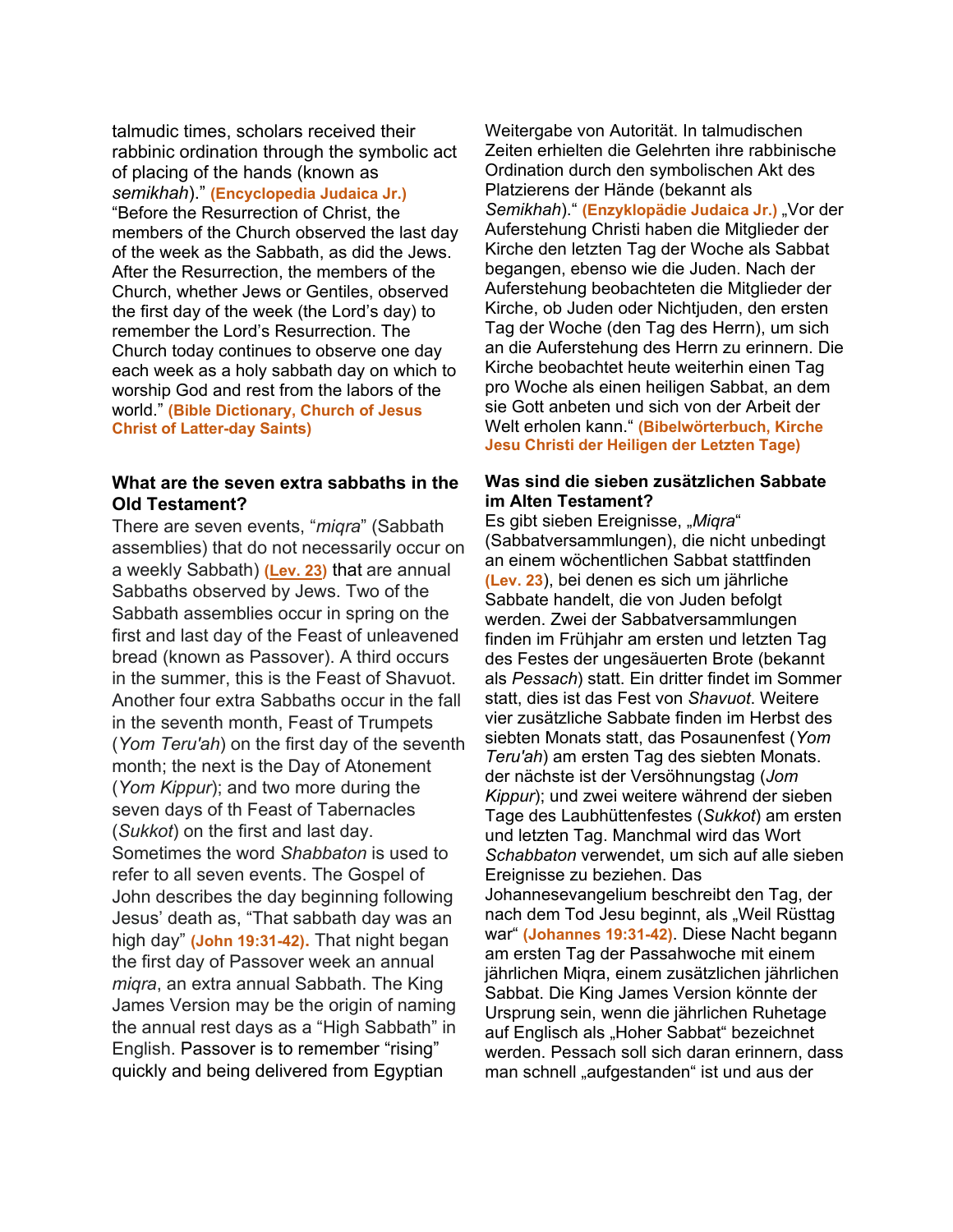slavery. It is a symbol of a future "rising" or deliverance that would be even greater than the first Passover. When Jesus was born, there was no calendar with a spring month of April. So, according to the biblical calendar and because Passover always occurs at the first full moon after the first day of spring, April 6, 1830, the date the Church of Jesus Christ of Latter-day Saints was organized, leads us to look at the biblical date. It was the Passover week that year!

#### **How is bread and wine (or water) used on Sabbaths befor the meal?**

"From Talmudic times, it was the special duty of the housewife to bake the bread for the Sabbath. This bread, usually prepared from white flour, is also called *"hallah."* Two such loaves are placed on the festive Sabbath table as a symbol for the double portion of manna which the Israelites in the wilderness received every Friday, and because of the Showbread in the Temple, which was displayed each Sabbath." **(Encyclopedia Judaica Jr.)** In a religious Jewish home, every Sabbath Eve begins with an old ritual of a blessing and pouring of a little pure wine (or living [spring] water if wine is not available). This procedure is called "*Kiddush*." It is followed by a blessing, breaking, and eating of a little piece of the "*Hallah*" bread. That is called "*Motzi*."The father or grandfather in the home always partakes first, and then others receive the *Kiddush* and the *Motzi*. "The table is set for the festive meal, with the Sabbath candles glowing in polished holders. The family stands and the father raises the brimming silver cup to say *Kiddush,* the blessing and sanctification over wine. This age-old ceremony is in fulfillment of the biblical command, "Remember the Sabbath day to keep it holy." **(Exodus 20:8)**" "*Kiddush* is recited on the evening of the Sabbath, or the festival, before the start of the meal. Nothing

ägyptischen Sklaverei befreit wurde. Es ist ein Symbol für ein zukünftiges "Aufstehen" oder eine Befreiung, die noch größer wäre als das erste Passah. Als Jesus geboren wurde, gab es keinen Kalender mit einem Frühlingsmonat April. Nach dem biblischen Kalender und weil das Passah immer beim ersten Vollmond nach dem ersten Frühlingstag, dem 6. April 1830, stattfindet, führt uns das Datum, an dem die Kirche Jesu Christi der Heiligen der Letzten Tage gegründet wurde, zu einem Blick auf das biblisches Datum. Es war die Passahwoche in diesem Jahr!

#### **Wie wird Brot und Wein (oder Wasser) am Sabbat vor dem Essen verwendet?**

"Seit talmudischen Zeiten war es die besondere Pflicht der Hausfrau, das Brot für den Sabbat zu backen. Dieses Brot, das normalerweise aus Weißmehl hergestellt wird, wird auch "Hallah" genannt. Zwei solcher Brote werden auf den festlichen Sabbattisch gelegt, als Symbol für die doppelte Portion Manna, die die Israeliten in der Wildnis jeden Freitag erhielten, und wegen des Schaubrotes im Tempel, das jeden Sabbat ausgestellt wurde. " (Encyclopedia Judaica Jr.) In einem religiösen jüdischen Haus beginnt jeder Sabbatabend mit einem alten Ritual des Segens und Eingießens von etwas reinem Wein (oder lebendigem [Quell-] Wasser, wenn kein Wein verfügbar ist). Dieses Verfahren wird als "Kiddusch" bezeichnet. Es folgt ein Segen, Brechen und Essen eines kleinen Stücks des Hallah-Brotes. Das nennt man "Motzi". Der Vater oder Großvater im Haus nimmt immer zuerst teil, und dann erhalten andere den Kiddusch und die Motzi. "Der Tisch ist für das festliche Essen gedeckt, und die Sabbatkerzen leuchten in polierten Haltern. Die Familie steht auf und der Vater hebt den silbernen Becher, um Kiddusch zu sagen, den Segen und die Heiligung über Wein. Diese uralte Zeremonie erfüllt den biblischen Befehl: "Erinnere dich an den Sabbat, um ihn heilig zu halten." **(2.Mose 20: 8)** "*Kiddusch* wird am Abend des Sabbats oder des Festivals vor Beginn des Essens rezitiert. Vor *Kiddusch* darf nichts gegessen werden. Am Sabbatabend enthält der erste Absatz von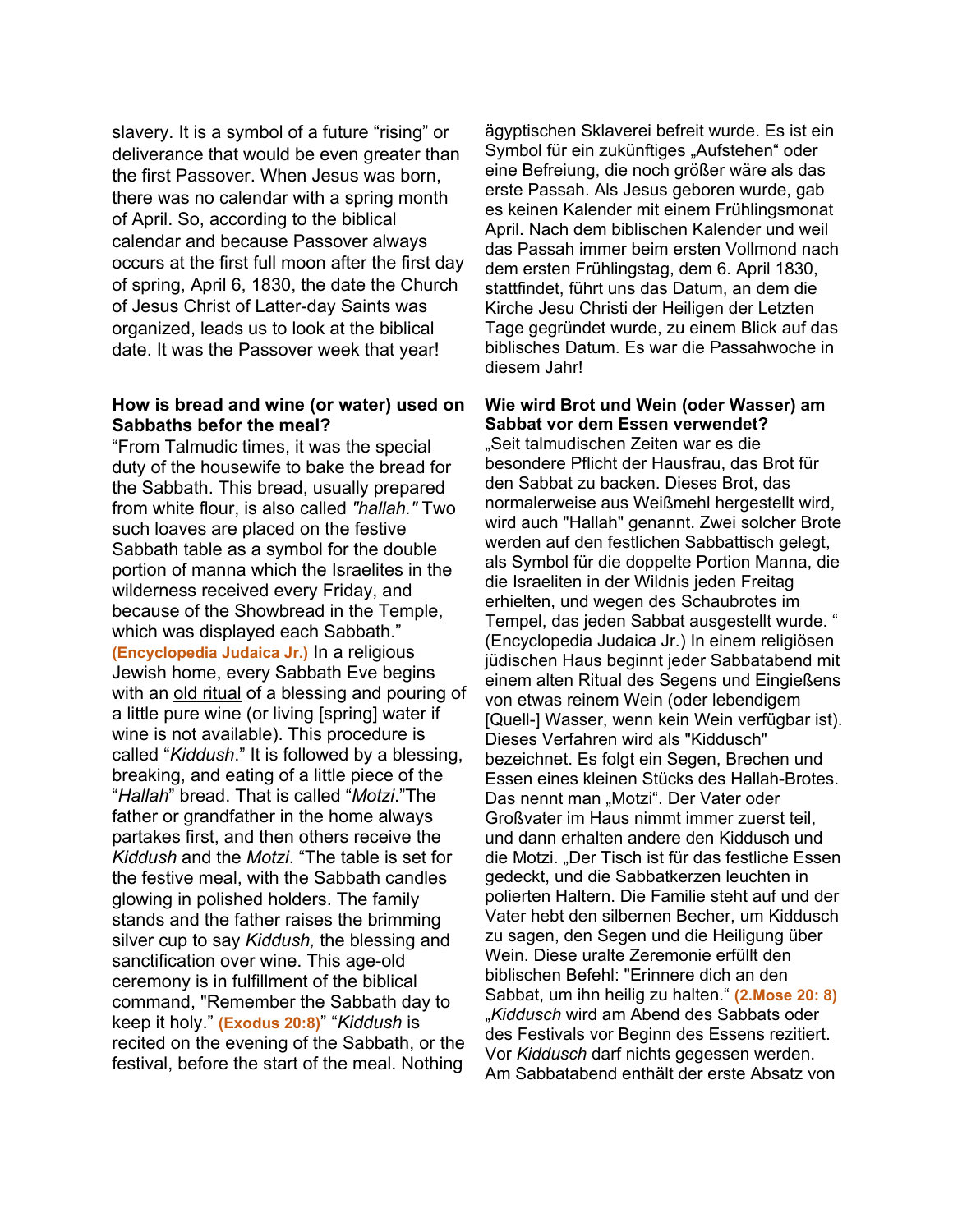may be eaten before *Kiddush.* On Sabbath eve, the first paragraph of *Kiddush* includes a phrase from the end of the first chapter of Genesis and the passage at the beginning of the second which describe God's completion of Creation and His sanctification of the seventh day as a day of rest. *Kiddush*  continues with the benediction for wine, preceded by the word *savri* (Attention!) so that all present, men and women, may fulfill the requirement of *Kiddush* by listening carefully to the recital of the prayer and by responding "Amen" afterwards." **(Encyclopedia Judaica Jr.)** Another prayer spoken on Sabbath days is, *"ADON OLAM* ("Lord of the world") . . . (it) is a rhymed poem of unknown authorship, which was probably written in Babylon around the tenth century. The present version, as it appears in the Ashkenazi service, consists of ten verses. The first six speak of God the eternal, allpowerful and ever- ruling Creator of the universe. The next four verses are more personal in nature. Here, God is much closer to the individual worshiper, his hopes and his fears. "He is my God, my Redeemer, my Rock in time of trouble." Because the worshiper is confident of God's power and also aware of His personal concern, he closes his song by saying: "*Into His Hand I entrust my soul, Both while I sleep and when I am awake, And with my soul, my body too, The Lord is with me, I shall not fear."* In many congregations, *Adon Olam* is sung at the conclusion of the *Musaf* service for Sabbath and holidays." **(Encyclopedia Judaica Jr.)** During the days of the ancient Temple, additional offerings were made on high festive days. *Mussaf* is now recited instead of these offerings.

#### **How does the Sabbath identify the House of Israel?**

"In the course of time observance of the Sabbath became the identifying mark of the Jew. It set him apart from all other religions. According to the First Book of **Maccabees** 

*Kiddusch* einen Satz aus dem Ende des ersten Kapitels der Genesis und den Abschnitt am Anfang des zweiten, der Gottes Vollendung der Schöpfung und seine Heiligung des siebten Tages als Ruhetag beschreibt. *Kiddusch* fährt mit dem Segen für Wein fort, dem das Wort *savri* (Achtung!) Vorangestellt ist, damit alle Anwesenden, Männer und Frauen, die Anforderungen von *Kiddusch* erfüllen können, indem sie dem Rezital des Gebets aufmerksam zuhören und anschließend mit "Amen" antworten." **(Enzyklopädie Judaica Jr.)** Ein weiteres Gebet, das an Sabbattagen gesprochen wird, ist "ADON OLAM ("Herr der Welt"). . . (es) ist ein gereimtes Gedicht unbekannter Urheberschaft, das wahrscheinlich um das zehnte Jahrhundert in Babylon geschrieben wurde. Die vorliegende Version, wie sie im aschkenasischen Gottesdienst erscheint, besteht aus zehn Versen. Die ersten sechs sprechen von Gott, dem ewigen, allmächtigen und immer regierenden Schöpfer des Universums. Die nächsten vier Verse sind persönlicher Natur. Hier ist Gott dem einzelnen Anbeter, seinen Hoffnungen und seinen Ängsten viel näher. "Er ist mein Gott, mein Erlöser, mein Fels in Zeiten der Not." Weil der Anbeter von Gottes Kraft überzeugt ist und sich auch seiner persönlichen Sorge bewusst ist, schließt er sein Lied mit den Worten: "In seine Hand *vertraue ich meine Seele an, sowohl während ich schlafe als auch wenn ich wach bin, und mit meiner Seele auch meinen Körper Der Herr ist mit mir, ich werde keine Angst haben*." In vielen Gemeinden wird *Adon Olam* zum Abschluss des *Musaf*-Gottesdienstes für Sabbat und Feiertage gesungen. " **(Enzyklopädie Judaica Jr.)** Während der Tage des alten Tempels wurden an hohen Festtagen zusätzliche Opfer dargebracht. Anstelle dieser Opfergaben wird nun *Mussaf* rezitiert.

#### **Wie identifiziert der Sabbat das Haus Israel?**

"Im Laufe der Zeit wurde die Einhaltung des Sabbats zum Erkennungszeichen des Juden. Es unterschied ihn von allen anderen Religionen. Nach dem Ersten Buch der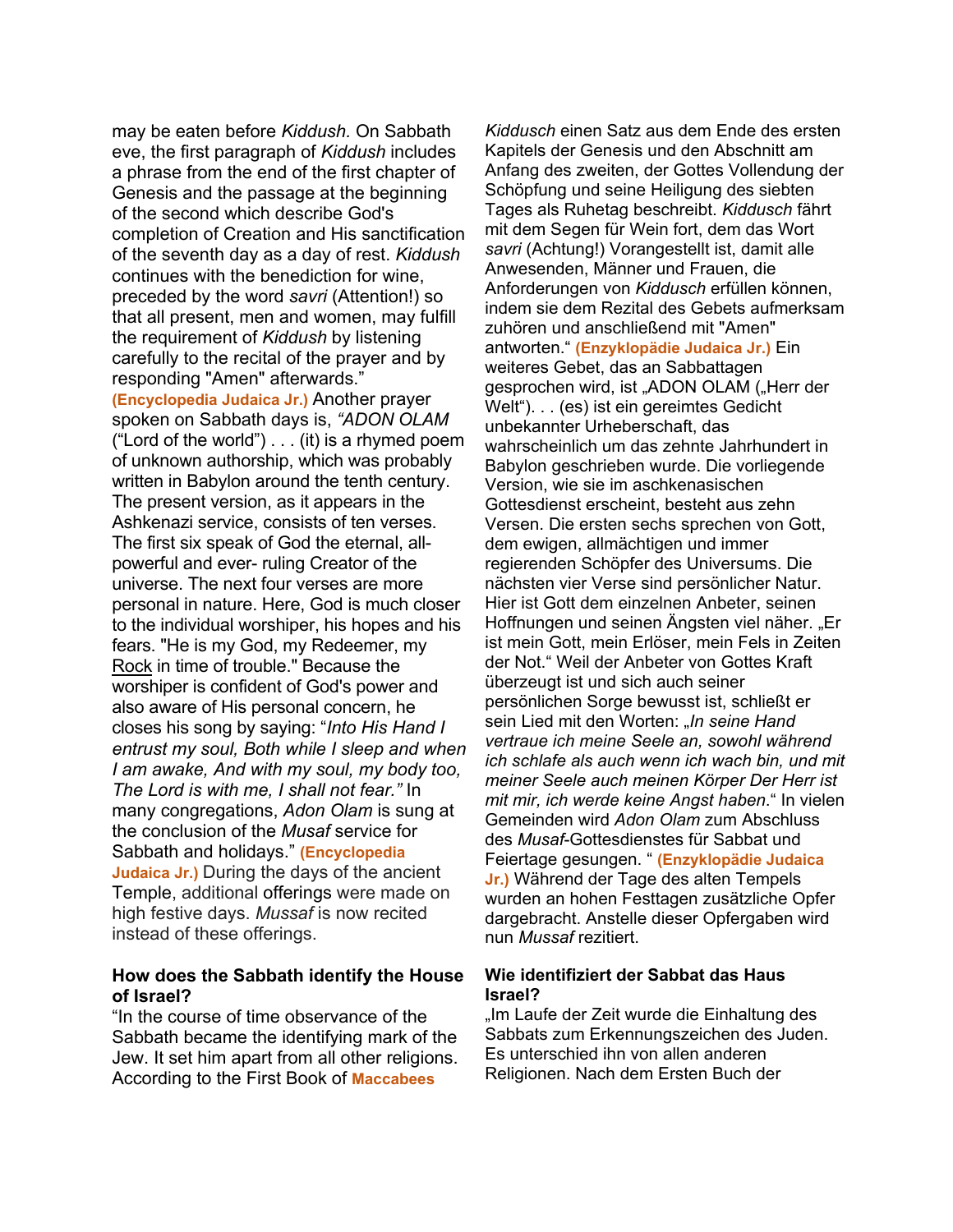**(2:31--41)**, at the beginning of the Hasmonean revolt against Syria, the Jews would not fight on the Sabbath but let themselves be killed. Later they realized that was a mistake and that if danger to life is involved, the Sabbath is suspended." "The rabbis of the Talmud thought that the Sabbath is the most important of all the laws of the Torah and that by itself it is equal to all the rest. One statement is that "if Israel keeps one Sabbath as it should be kept, the Messiah will come." They saw Shabbat as a special privilege; a gift that God gave His people Israel and as a foretaste of the worldto-come." **(Encyclopedia Judaica Jr.)**

#### **How are animals and workers treated on a Sabbath?**

"Other biblical laws repeatedly show concern for the well being of animals. Man must rest on the Sabbath and may not work his animals either. "Thou shalt not do any manner of work, neither thy son . . . nor thy servant . . . nor thy cattle" **(Exodus 20:10)**." "The Sabbath and the festivals are particularly times of joy, and indeed it is a positive commandment, often difficult to observe, to be happy on them. The joy required is not frivolity but, contradictory though it may sound, a serious happiness. The highest level of joy according to the rabbis is the *simhah shel mitzvah,* the joy felt at performing a commandment or doing a good deed." **(Encyclopedia Judaica Jr.)**

### **What are some other Jewish memorable practices of Sabbath?**

"Women usher in the Sabbath each week by lighting candles and blessing God "who sanctified us by His commandments and commanded us to kindle the Sabbath light." On Saturday night, traditional Jewish families light a *havdalah* candle made of several wicks braided together, raise a cup of wine and sniff fragrant spices, thus bidding farewell to the Sabbath peace and

**Makkabäer (2: 31-41)** würden die Juden zu Beginn des hasmonischen Aufstands gegen Syrien nicht am Sabbat kämpfen, sondern sich töten lassen. Später stellten sie fest, dass dies ein Fehler war und dass der Sabbat ausgesetzt ist, wenn Lebensgefahr besteht." "Die Rabbiner des Talmud dachten, dass der Sabbat das wichtigste aller Gesetze der Tora ist und dass er für sich genommen allen anderen gleich ist. Eine Aussage lautet: "Wenn Israel einen Sabbat hält, wie er gehalten werden sollte, wird der Messias kommen." Sie sahen den Schabbat als besonderes Privileg; ein Geschenk, das Gott seinem Volk Israel gab und als Vorgeschmack auf die kommende Welt." **(Enzyklopädie Judaica Jr.)**

#### **Wie werden Tiere und Arbeiter am Sabbat behandelt?**

"Andere biblische Gesetze zeigen wiederholt Sorge um das Wohlergehen der Tiere. Der Mensch muss sich am Sabbat ausruhen und darf auch seine Tiere nicht bearbeiten. "An ihm darfst du keine Arbeit tun: du, dein Sohn und deine Tochter, dein Sklave und deine Sklavin, dein Vieh und der Fremde." **(2.Mose 20, 10)**. "Der Sabbat und die Feste sind besonders Zeiten der Freude, und in der Tat ist es ein positives Gebot, oft schwer zu befolgen, sich über sie zu freuen. Die erforderliche Freude ist nicht Frivolität, sondern, auch wenn es widersprüchlich klingt, ein ernstes Glück. Das höchste Maß an Freude nach Ansicht der Rabbiner ist die *Simhah Shel Mizwa*, die Freude, ein Gebot zu erfüllen oder eine gute Tat zu tun." **(Enzyklopädie Judaica Jr.)**

#### **Was sind andere jüdische denkwürdige Praktiken des Sabbats?**

"Frauen leiten jede Woche den Sabbat ein, indem sie Kerzen anzünden und Gott segnen, der uns durch seine Gebote heiligte und uns befahl, das Sabbatlicht zu entzünden." Am Samstagabend zünden traditionelle jüdische Familien eine *Havdalah*-Kerze aus mehreren geflochtenen Dochten an, heben eine Tasse Wein und schnuppern an duftenden Gewürzen, verabschieden sich so vom Sabbatfrieden und beginnen eine neue Woche. "Am Sabbat wird